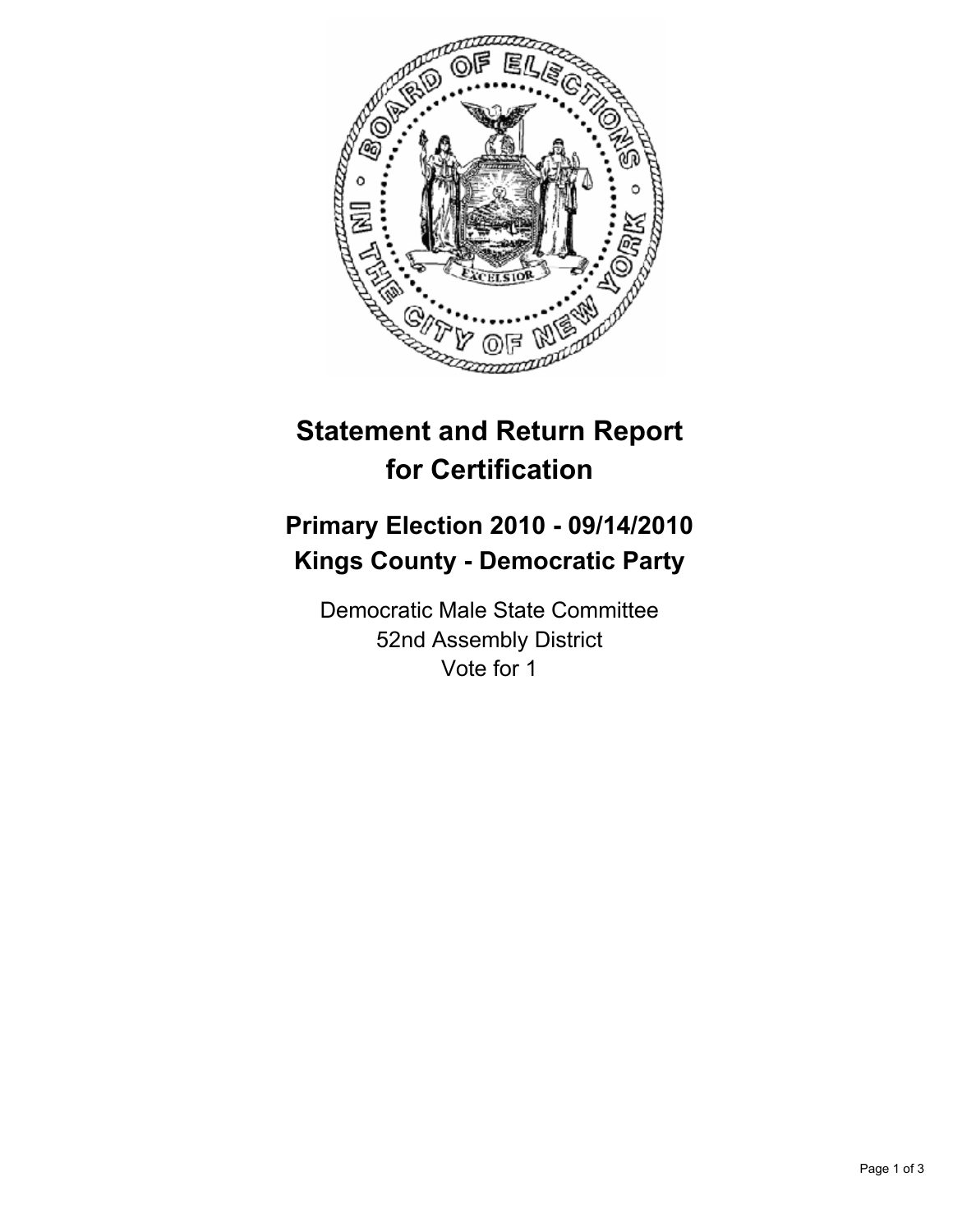

### **Assembly District 52**

| <b>PUBLIC COUNTER</b>           | 11,017 |
|---------------------------------|--------|
| <b>EMERGENCY</b>                | 45     |
| ABSENTEE/MILITARY               | 252    |
| <b>AFFIDAVIT</b>                | 133    |
| <b>CHRIS OWENS</b>              | 4,668  |
| <b>JESSE R STRAUSS</b>          | 2,919  |
| STEPHEN Z WILLIAMSON            | 1,898  |
| ARTHUR BICHILE (WRITE-IN)       | 1      |
| <b>BARACK OBAMA (WRITE-IN)</b>  | 1      |
| <b>GEORGE GRELLA (WRITE-IN)</b> | 1      |
| <b>GEORGE TAYLOR (WRITE-IN)</b> | 1      |
| HOMER SIMPSON (WRITE-IN)        | 1      |
| MOHAL JONES (WRITE-IN)          | 1      |
| ROBERT BURKE (WRITE-IN)         | 1      |
| STEVEN BASSIN (WRITE-IN)        | 1      |
| URSULA BANTELE (WRITE-IN)       | 1      |
| WILLIAM POWER (WRITE-IN)        | 1      |
| WILLIAM TERELL (WRITE-IN)       | 1      |
| <b>Total Votes</b>              | 9,496  |